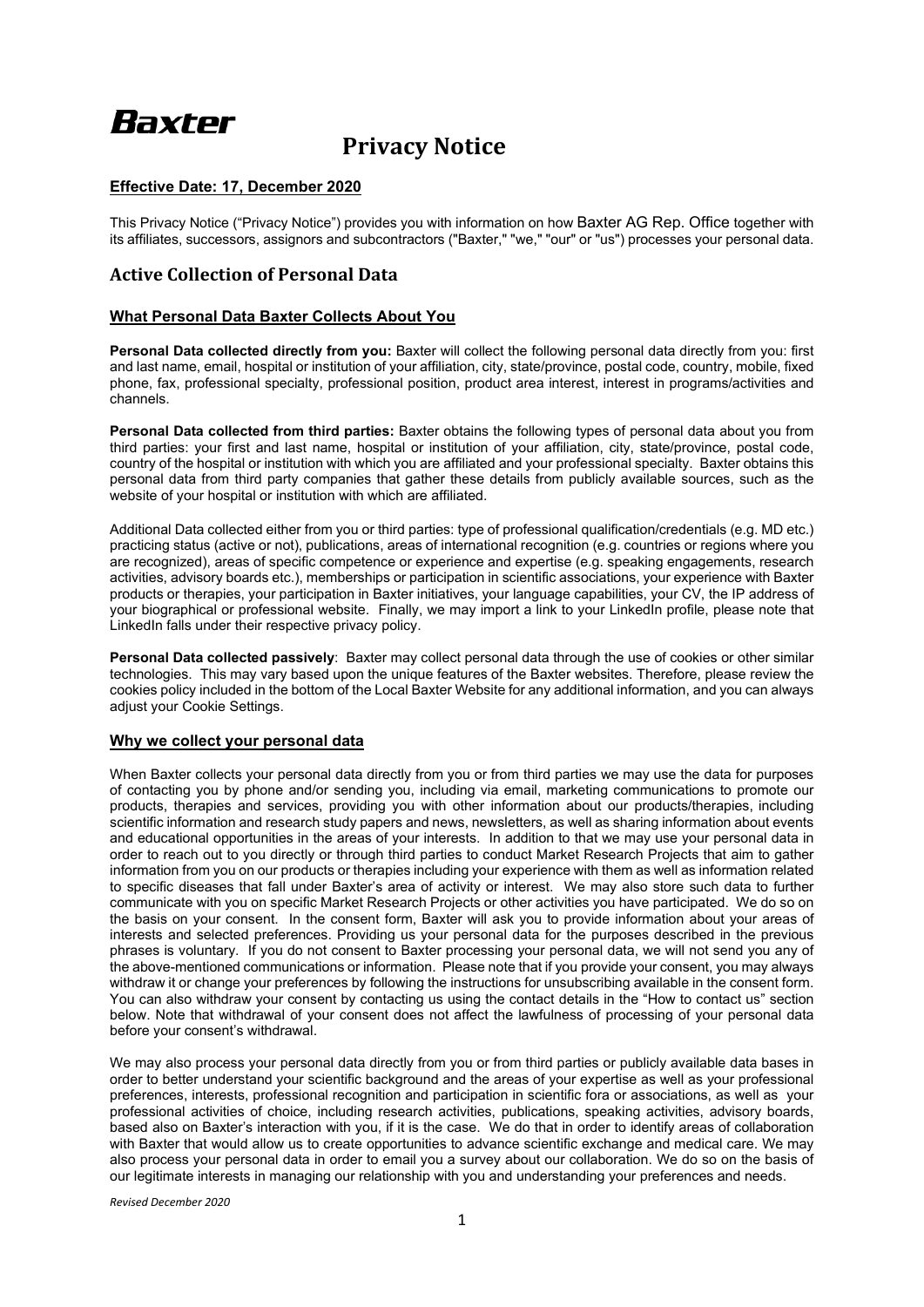In certain instances, we may conduct automated processing of your data for the purposes of assessing your characteristics as a healthcare professional in relation to clinical preferences, scientific and educational activities of choice. We do so on the basis on your consent. Providing us your personal data for the purposes described in the previous phrases is voluntary. Please note that if you provide your consent, you may always withdraw it by contacting us using the contact details in the "How to contact us" section below. Note that withdrawal of your consent does not affect the lawfulness of processing of your personal data before your consent's withdrawal.

We also collect your personal data from you or third parties in order to directly communicate with you, keep accurate our databases and comply with legal obligations such as without limitation adverse events reporting. We do so on the basis of our legitimate interests to manage our relationship with us, or because we have a legal obligation.

In the event that we use your personal data for other purposes, not mentioned above, we will inform you about the specific purposes and, when required, on what basis we do so, at the time we collect the personal data from you to the extent required by law.

#### **With whom we may share your personal data and international data transfers**

Baxter is a global company and for the purposes outlined above, Baxter may transfer your personal data to other Baxter group companies and Baxter's service providers acting on behalf of Baxter, such as providers of IT system administration and user support services, and providers of IT tools for consent management and mailing services. These third parties are restricted from using your personal data in any way other than to provide services for us and we require them to provide an adequate level of protection for your personal data. For more information about Baxter's service providers, please contact us at privacy@baxter.com.

Some of the recipients referred to above will be located or may have relevant operations outside of your country, such as in the United States, where the data protection laws may not provide a level of protection equivalent to the laws in your country. Baxter employs measures to provide an adequate level of data protection, such as Standard Contractual Clauses as in force, ensures that all data recipients will provide an adequate level of protection for the personal data, and that appropriate technical and organizational security measures are in place to protect your personal data.

If we are involved in a sale or transfer of all or some of our business assets or operations via a share or asset deal, your personal data may be transferred to the acquiring organization who shall take at least the same or higher standards of care in the treatment of your personal data. Should such a sale or transfer occur, you will be informed about this and may withdraw your consent to or - as applicable - object to the transfer of your personal data to, and processing and use of your personal data by the transferee.

# **How long we keep your personal data**

Generally, your data will not be kept for a longer period that is legally required or justified for the purposes of the process. Additionally, your personal data will be kept for the following time periods:

- If you have given us your consent to send you marketing, commercial and related types of communications, we will keep your data until you withdraw your consent to receive these communications or until we no longer send these types of communications;
- If we have collected your personal data solely to send you the surveys mentioned herein, we will keep your contact details until you opt-out of receiving them or until we no longer need to send you such surveys, whichever happens first. As part of those surveys, we will retain your survey data for as long as you remain a customer of Baxter and we need the information to help us understand how we are performing.
- If we have collected your data indirectly, i.e. from third parties, we will keep your data until our first contact with you and further retention would be subject to your receipt of this privacy notice and/or your consent as applicable. If such contact cannot be performed within a reasonable period of time from the collection day of your data, the data will be deleted.

#### **Your rights**

In certain circumstances, local data protection laws and certain local laws (including the GDPR) give you rights with respect to your personal data. These rights differ by country/region. You can request:

- Access to or copies of your personal data, including knowing whether we hold personal data about you, and, if so, what kind and for what purposes. You can also request information about who has received your personal data.
- That we correct of your personal data if you think it is inaccurate or incomplete or request that we erase or delete your personal data, unless we have a legal obligation to hold it or are otherwise permitted by applicable law to retain it.

*Revised December 2020*